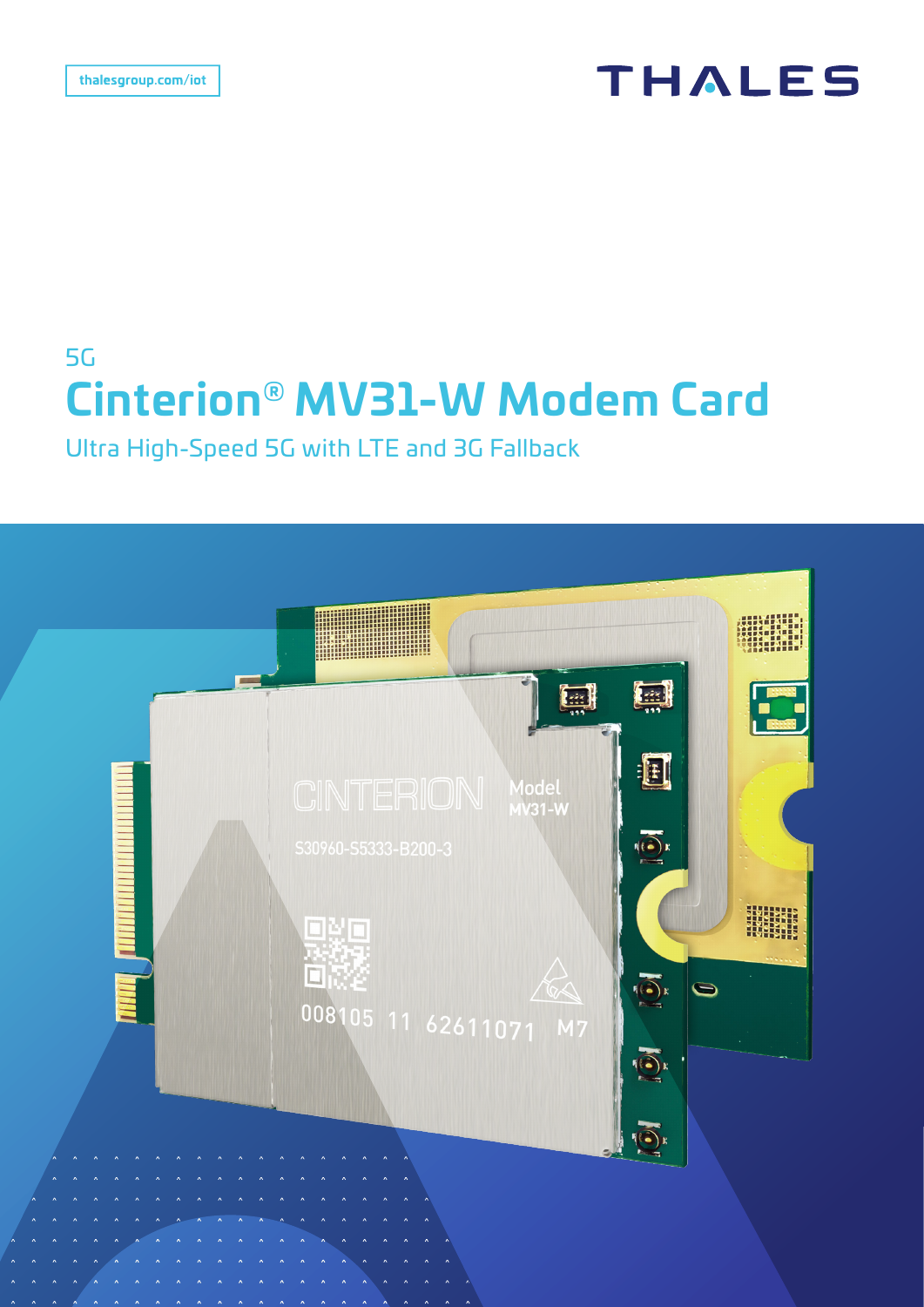# 5G **Cinterion® MV31-W Modem Card**

Ultra High-Speed 5G with LTE and 3G Fallback





#### Supporting the whole 5G spectrum

**I** Sub 6 GHZ operation, with optional millimeter wave support **Global 5G coverage on one single SKU** LTE Cat. 20 fallback



### Most compact plug and play M.2 data card

**Compact standard 30x42 M.2 with PCIe3.0** 

**Plug and play support of Windows® 10, Linux and Android** 



### Flexible Network usage

- **Dual SIM Single Standby (DSSS)**
- **Main MNOs approval**
- **Flexible SIM support: Consumer and M2M eSIM with onboard option**



## True Industrial IoT

Temp:  $-40$  to  $+85$   $C^{\circ}$ 

- Advanced temperature management
- Special heat dissipation design



#### Proven cellular configuration

**I** Unique RF Core encapsulates complexity and increases reliability

**I** Core cellular configuration tested and approved in high volume computing application

The Cinterion® MV31-W IoT modem card delivers ultra highspeed 5G enhanced mobile broadband (eMBB) for performance IoT applications such as industrial routers and gateways, digital signage, industrial computers and tablets in both Stand Alone (SA) and None Stand Alone (NSA) modes. The compact solution is the smallest of its kind supporting the entire 5G spectrum with FR1 sub-6GHz and FR2 mmWave bands. It enables blistering fast data speeds of multiple gigabit per second transmission capability in both downlink and uplink plus fallback to 4G LTE and 3G networks. It also provides excellent global coverage in both urban areas and regions where 5G is still emerging.

## Key Features:

The MV31-W is offered in a single global variant delivering connectivity for 5G, LTE Cat.20 while also supporting fall-back to 3G HSPA+ if needed. The module supports  $4x4$ 

MIMO antenna connections shared with GNSS reception whilst providing interfaces for mmWave operation. The MV31-W brings extreme technological complexity into one pluggable and convenient form factor to simplify the move to 5G. With optional integral dual SIM, eSIM support, the MV31-W strengthens security, simplifies manufacturing, and streamlines logistics while providing flexibility in the field with easy remote provisioning and dynamic subscription management. This helps to simplify IoT solution design and logistics while lowering Total Cost of Ownership (TCO).

Housed in an ultra-rugged, compact 42mm x 30mm x 2.5mm M.2 form factor, it has an award winning design. The step type shielding and the unique PCB design coupled with a sophisticated temperature management system ensures better heat dissipation and longer operation under heavy duty conditions. Advanced positioning technology with dual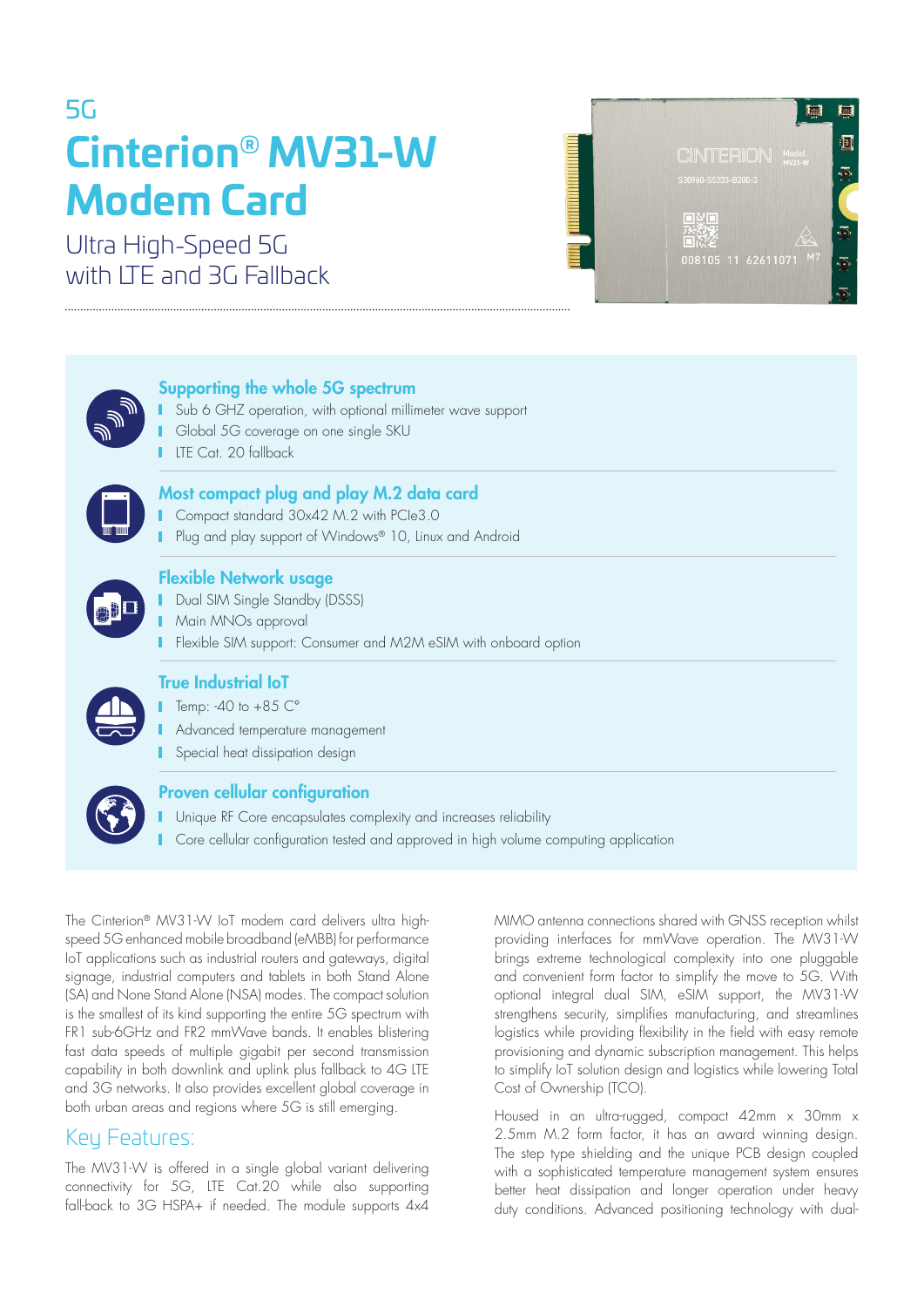frequency GNSS supporting GPS, Glonass, Beidou and Galileo for precise positioning anywhere in the world.

All Cinterion IoT connectivity solutions come with global customer support, Full Type Approval (FTA), and mobile network operator

certification to support a fast time to market. The MV31-W is at the fore front of innovation and promises easy connectivity unlocking the full capability of 5G extreme data throughput and low latency communication.

## Smallest 5G M.2 data card 30x42



42mm x 30mm x 2.5mm M.2

#### Global support for the whole 5G spectrum

Offering global 5G with LTE and 3G fall-back from a single SKU, the MV31-W greatly simplifies the IoT value chain allowing a single design for all world regions.

#### Thales eSIM simplifies and secures IoT connectivity

An integral dual SIM, eSIM strengthens security, authenticates devices, encrypts data, and securely manages connections to cellular networks. It works seamlessly with Thale's subscription management solution to maintain connectivity for the long lifecycle of devices. In addition, it simplifies integration, manufacturing, and logistics while enabling smaller designs.

#### Easy evolution and lifecycle management Thales Core Connectivity Solutions Ready

An ultra-rugged, compact 42mm x 30mm x 2.5mm M.2 form factor supports easy migration from 2G to 3G through LTE Advanced to 5G while seamless integration with the Cinterion IoT Suite ensures cost-effective lifecycle management and IoT investment protection.

## General Features:

- 1 5G SA and NSA (3GPP Release 15)
	- FR1 FDD-LTE Bands: n1, n2, n3, n5, n7, n8, n12, n20, n28, n66, n71
	- FR1 TD-LTE Bands: n38, n41, n77, n78, n79
	- FR2 mmWave: n257, n258, n260, n261
- **LTE Advanced-Pro (3GPP Release 15)**
- FDD-LTE Bands: 1, 2, 3, 4, 5, 7, 8, 12, 13, 14, 17, 18, 19, 20, 25, 26, 28, 29, 30, 32, 66, 71
- **TD-LTE Bands: 34, 38, 39, 40, 41, 42, 46 (LAA),** 48 (CBRS)
- UMTS/HSPA+ (3GPP Release 8):
	- FDD Bands: 1, 2, 4, 5, 6, 8, 9, 19
- **C** Optional mmWave support
- **Norldwide coverage in single SKU**
- **1** 5G Standalone (SA) and Non-Standalone (NSA) Support
- I Integrated Dual Frequency GNSS: Simultaneous L1 and L5 supporting GPS, GLONASS, Galileo and Beidou
- Dual SIM with embedded eSIM support
- Supply voltage range 3.14V 4.8V
- Dimensions ( $W \times L \times H$ ): 30mm  $\times$  42mm  $\times$  2.5 mm -Smallest 5G M.2 data card 30x42
- Temperature range: Extended operation -40°C to +85°C
- **D**ata only

#### Specifications:

- 1 5G Sub6 Ghz: Max throughput DL/UL ~4 Gbps/ ~0.7 G<sub>bps</sub>\*
- 5G mmWave: Max throughput DL/UL ~7 Gbps/~3 Gbps\*
- LTE Cat. 20: Max throughput DL/UL 2 Gbps / 150 Mbps\*
- HSPA+ Rel8: Max throughput DL/UL 42 Mbps / 11 Mbps\*

\*Theoretical maximum data rates